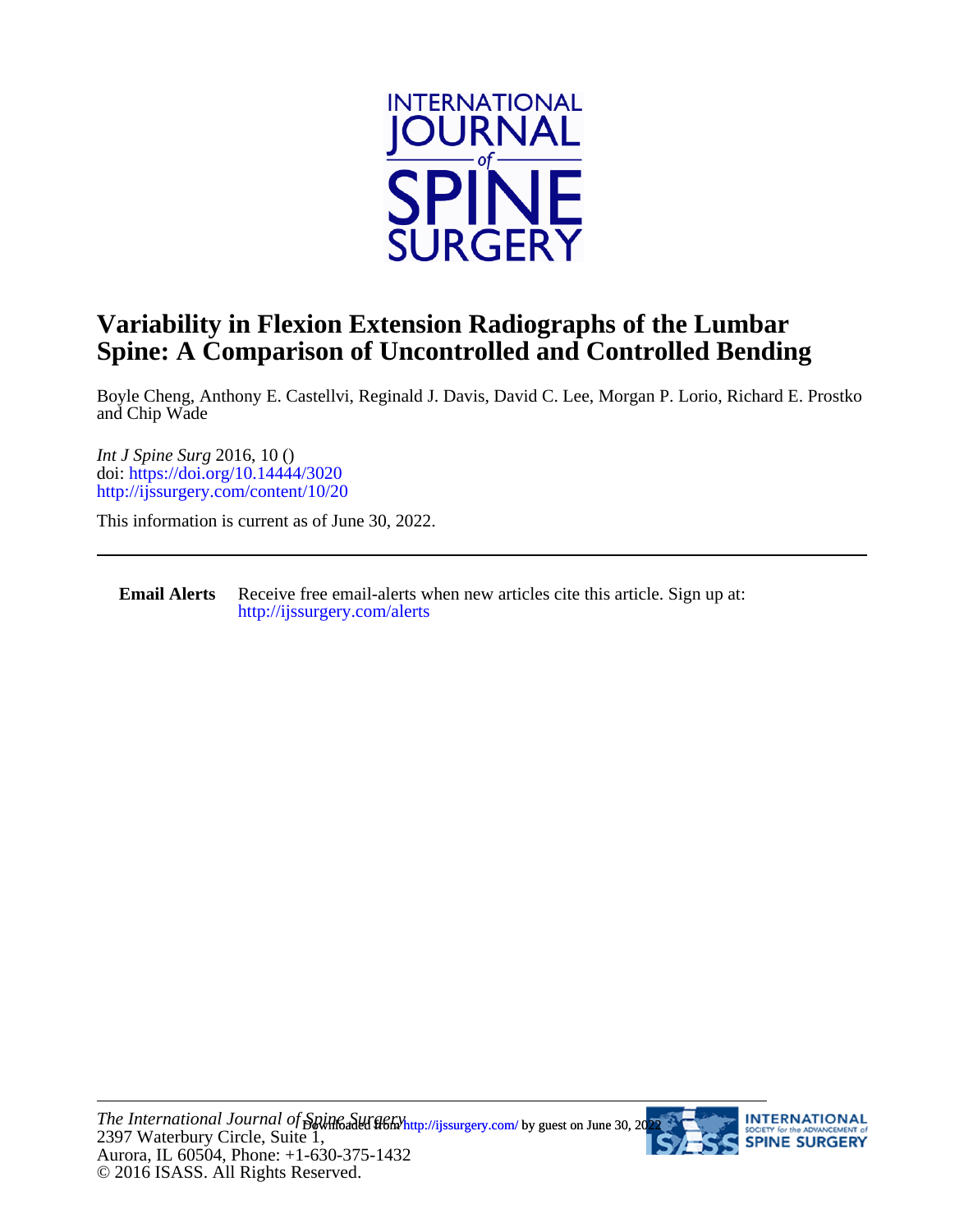# Variability in Flexion Extension Radiographs of the Lumbar Spine: A Comparison of Uncontrolled and Controlled Bending

Boyle Cheng, Ph.D.,<sup>1</sup> Anthony E. Castellvi, MD,<sup>2</sup> Reginald J. Davis, MD,<sup>3</sup> David C. Lee, MD,<sup>4</sup> Morgan P. Lorio, MD,<sup>5</sup> Richard E. Prostko, MD,6 Chip *Wade, Ph.D.6*

*1Department of Neurosurgery, Drexel University College of Medicine, Pittsburgh, PA, 2Florida Orthopedic Institute, Tampa, FL, 3Department of Neurosurgery, Greater Baltimore Medical Center, Baltimore, MD, 4Southern Neurologic and Spinal Institute, Hattiesburg MS, 5Neuro-Spine Solutions, Bristol, TN, 6Department of Industrial and Systems Engineering, Auburn University, Auburn, AL*

## Abstract

### **Background**

While low back pain is one of the most prevalent, if not the most prevalent reasons for visits to physicians, a majority of patients with low back pain cannot be given a definitive diagnosis. While there have been substantial advances in imaging technologies over the past 30 years, relatively little has changed in the methodologies for evaluating functionality of the lumbar spine. The current standard of care for function assessment of the lumbar spine focuses on uncontrolled patient directed motion which results in increased inter-patient variability. Recent advancements in functional lumbar spine testing utilize controlled bending and computerized imaging evaluation.

### Purpose

To compare the measurement variability of lumbar spine motion when diagnosed using measurements of intervertebral motion taken from standard bending flexion/extension radiographs (FE) between uncontrolled and controlled motion.

### Study Design

One-hundred nine patients (57 asymptomatic, 52 symptomatic) were consented in the prospective investigation. The research was designed to compare studies involving FE to controlled motion bending radiographs using the Vertebral Motion Analysis (VMA), (Ortho Kinematics, Inc) within the same patient. Each patient agreed to undergo fluoroscopic still imaging to capture FE data and to undergo cine fluoroscopic imaging to capture VMA data.

### Outcome Measures

Measurement variability was determined by the mean and standard deviation of intervertebral rotation when evaluated by 5 independent observers evaluating each of the 109 patients FE and VMA. The resulting standard deviation of the intervertebral rotation determinations was used as the measure of variability.

### **Methods**

The VMA measurements for assessing intervertebral motion were characterized by the use of: (1) a handling device that assists patients through a standard arc of lumbar bending in both an upright and recumbent posture (70 degree flexion/extension arcs; 60 degree left/right bending arcs); (2) video fluoroscopy imaging of the lumbar spine during bending (capturing images at 8 frames per second); and (3) image processing software capable of automatic frame-to-frame registration and tracking of vertebral bodies across the sequence of video-fluoroscopic images to derive measurements of intervertebral rotation and translation. The FE data were assessed from voluntary bending by the patient.

### **Results**

There was statistical greater measurement variability in intervertebral rotation in FE when compared to VMA (both standing and lying). When comparing measurement variability between FE and VMA, results indicate between a 26% to 46% decrease in measurement variability under VMA compared to FE. These findings are consistent across asymptomatic and symptomatic patients.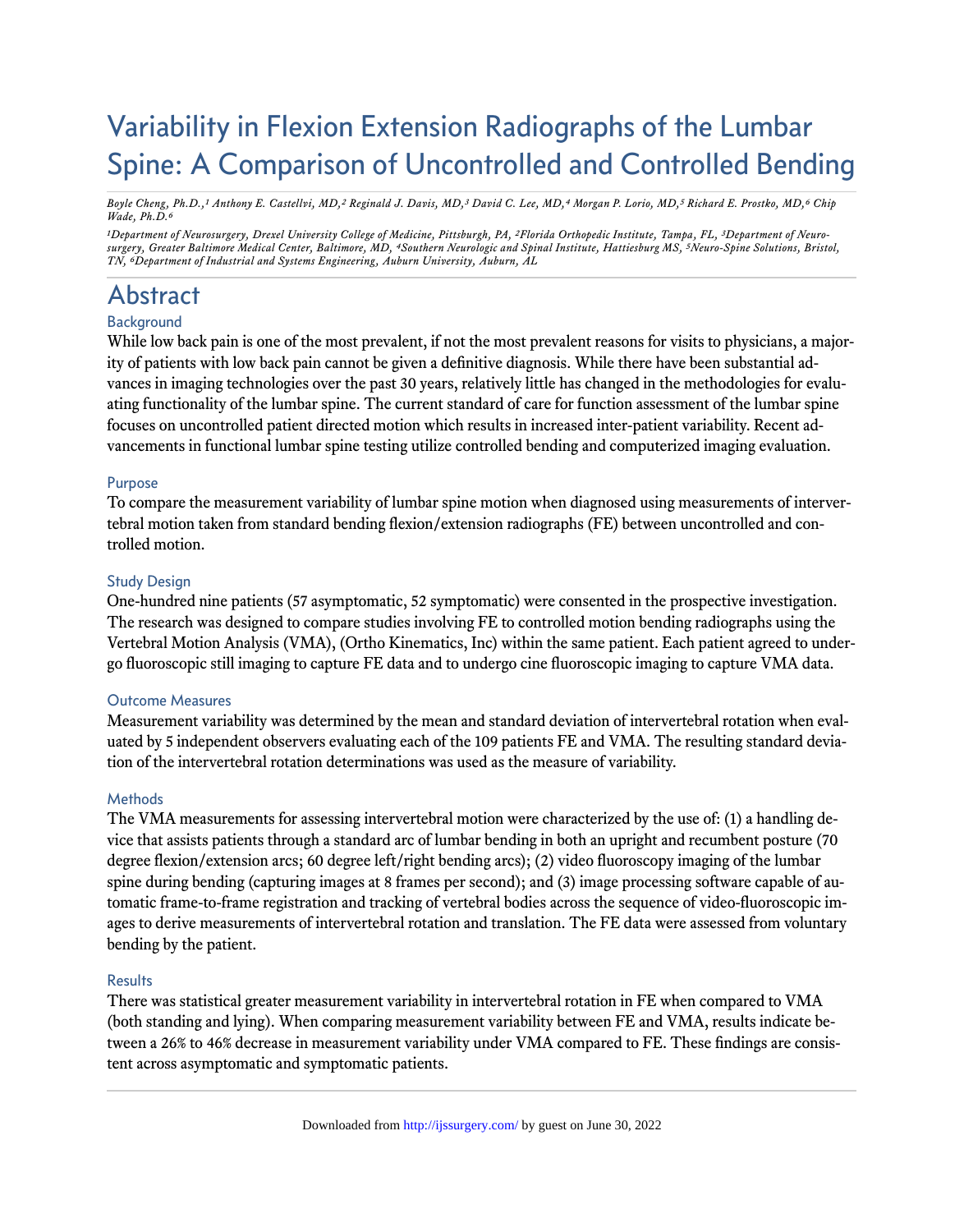#### **Conclusions**

The current standard of care for functional testing of the lumbar spine utilizes uncontrolled FE with a manual data evaluation process. Recent developments in using computerized imaging processes has improved, however there remains variability in patient bending due to the self-selected rate and position of the bending. VMA results in a significant reduction in measurement variability of intervertebral rotation measurements.

keywords: lumbar spine, flexion/extension radiographs, vertebral motion analysis (vma), controlled motion bending, variability volume 10 article 20 doi: 10.14444/3020

## **Introduction**

Low back pain (LBP) affects approximately half of all adults in the United States annually and is one of the most prevalent if not the most prevalent reasons for visits to physicians.<sup>1</sup> The cause of LBP is often unclear, the correspondence between symptom and anatomical findings is low, and up to 85% of patients with low back pain cannot be given a definitive diagnosis.<sup>2</sup> Given the corollaries between the epidemiology and the ineffective/incomplete diagnosis modalities, it's not surprising that the clinical standard of care for performing functional testing of the spine was introduced more than a half century ago with minimal advancement in diagnostic methodologies since.

Drawing a parallel between non-specific back pain and non-specific chest pain there are similarities and available diagnostic test to assess the anatomy in the spine (i.e. x-rays: bone, MRI: soft tissues) as well as the spine (i.e. x-rays: tissue features, CT: vasculature). However, there is a stark contrast in assessing function. The cardiovascular community enjoys a battery of functional test (i.e. Angiography, EKG, stress testing, Echocardiography, others) which results in successful treatment rate in addressing nonspecific chest pain. Other systems have similar diagnostic breadth; the endocrine system is complex and diverse; as such clinicians often conduct a series of dynamic functional tests to pinpoint exactly where the disorder lies. Multitudes of dynamic test for endocrine function exist across a vast range of systems from the adrenal to calcium and bone metabolism function, resulting in similar diagnostic success rates as the cardiovascular community. However, there has yet to be an accepted definitive functional diagnostic test for spine; which likely contributes to a far less successful rate of addressing non-specific back pain.

While there have been substantial advances in imaging technologies over the past 30 years with the utilization of imaging procedures such as computed tomograghy (CT) scans and Magnetic Resonance imaging (MRI); relatively little has changed in the methodologies for evaluating functionality of the lumbar spine.<sup>3</sup> The current method for conducting functional testing of the spine (flexion/extension and lateral bending) involves capturing standard bending radiograpghs (FE) of the spine as the patient bends, and then holds their spine fixed in the extreme motion in either the sagittal (flexion/extension) or coronal (lateral bending) planes.<sup>4,5</sup>

In recent years, there have been improvements to the methodologies in interpreting the FE. Manual measurements are performed by sketching lines or superimposing a measurement grid on physical films on a light board or computer based system.<sup>6,7</sup> Computerassisted manual measurements are performed by using software to manually construct lines between vertebral landmarks and utilizing the computer software to provide measurement data.<sup>8,9,10</sup> Automated (semi) computerized measurements are performed in digital radiographs by computer software applying image processing.8,9,10 Previous studies have documented the improvement in precision, sensitivity and reliability of measurements when applying computerized measurements techniques.<sup>11-15</sup>

The causes and effects of measurement variability are fairly understood and can be addressed through computerized measurement techniques, whereas inter-patient bending variability in FE is less obvious in the current clinical methodologies. FE are uncontrolled and the range of motion through the flexion/ extension arc is driven by the patient. $16,17$  Given patients select the rate and range in which they bend, there is a level of inter-patient and intra-patient variability. There is a foundation of clinical and scientific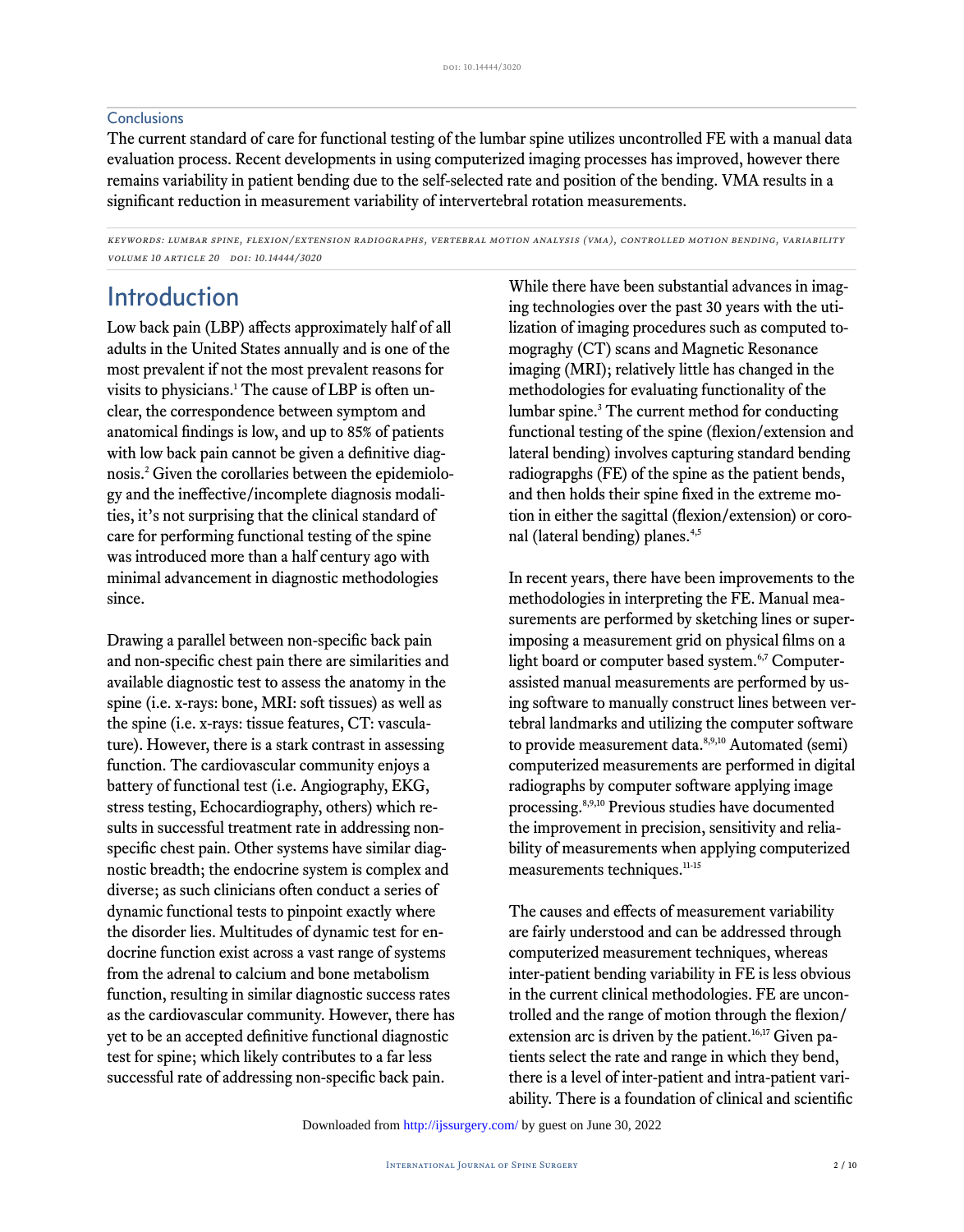literature which suggest bending radiographs measured throughout a range of continuous controlled motion (VMA) assessing intervertebral motion with the use of a handling device that assists patients through a standard arc of lumbar bending reduces patient driven variability in bending.<sup>3,15,18-20</sup>

The efficacy of diagnostic imaging in patients exhibiting LBP is an important factor in today's health care environment.While there have been improvements to measurement techniques and diagnostic imaging modalities, little has changed in the functional testing of the spine. Recently, the validation of VMA coupled with automated computerized measurement software, has provided an alternative to the ruler and protractor method of the 1940's for evaluating function spine characteristics. The purpose of the current study was to compare the measurement variability of lumbar spine motion when diagnosed using measurements of intervertebral motion taken from FE and VMA.

## Materials and Methods

#### **Patients**

One hundred and nine patients (57 asymptomatic and 52 symptomatic) were enrolled in a 6 site (Austin, TX; Baltimore, MD; Bristol, TN; Los Angeles, CA; Pittsburgh, PA; Tampa, FL) diagnostic investigation comparing the classification of patients using FE (Picture 1) to that using the VMA (Picture 2). The VMA were conducted via vertebral motion analysis (VMA) (Ortho Kinematics, Inc; Austin, TX), a method of assessing intervertebral motion that involves device-assisted bending, fluoroscopy imaging, and image processing software.

<span id="page-3-0"></span>The patients were enrolled if they: (1) met the inclusion/exclusion criteria, (2) were willing to participate in the study, and (3) offered enrollment by study site staff. The following exclusion criteria were placed for enrollment in the study: morbidly obese (BMI > 40) or incapable of providing sufficient contrast as evidenced by the initial study films; inability to accurately complete the study documentation; claustrophobic; pregnancy or anticipation of becoming pregnant in 24 months; height is greater than 76 inches ([Table 1\)](#page-3-0).

### **Equipment**

The VMA system assessed intervertebral motion through the use of three distinct processes: (1) a patient handling device that assists patients through a prescribe-able arc of lumbar bending in both an upright (Picture 2) and recumbent (Picture 3) posture (flexion/extension arcs were 70 and 60 degrees as measured by the rotation of the VMA for upright and recumbent, respectively); (2) video fluoroscopy imaging of the lumbar spine during bending (capturing images at 8 frames per second) utilizing a standard 12-inch surgical C-Arm (OEC 9800 Radiographs, General Electric, Fairfield, CT, USA; 2006 Phillips BV Pulsera, Andover, MA, USA); (3) console mounted computer equipped with data acquisition hardware (Accustream Express As205A, Foresight Imaging, Chelmsford, MA, USA) to digitize fluoroscopic video signals and (4) proprietary image processing software capable of assisting the user in the semi-automatic frame-to-frame registration and tracking of vertebral bodies across the sequence of video-fluoroscopic images to derive measurements of intervertebral rotation and translation (Ortho Kinematics, Austin, TX, USA). This methodology is consistent over studies utilizing the VAM technology. $11-15$ 

#### Statistical Analysis

Nine independent observers evaluated FE and VMA (standing and lying) diagnostic images for each of the 102 patients resulted in a mean and standard deviation of intervertebral rotations across 5 vertebral levels. The standard deviation represented the level of measurement variability. A comparative analysis in asymptomatic patients of FE between published measures of intervertebral rotation <sup>21</sup> and the current study data performed to ensure that there were no identifiable differences. There was a significant dif-

Table 1.Participant Demographics.

|                      |      | Asymptomatic<br>$(n=57)$ |      | Symptomatic<br>$(n=52)$ | Difference |            |  |
|----------------------|------|--------------------------|------|-------------------------|------------|------------|--|
|                      | Mean | <b>Std Dev</b>           | Mean | <b>Std Dev</b>          | Mean       | Std<br>Dev |  |
| Age $(yrs)$          | 48   | 11                       | 53   | 13                      | 5          | 2          |  |
| Height(in)           | 65.6 | 6.1                      | 63.8 | 6.4                     | 1.8        | 0.3        |  |
| Weight (lbs)         | 168  | 29                       | 176  | 32                      | 8          | 3          |  |
| BMI (lbs/<br>$in2$ ) | 26.6 | 4.7                      | 30.2 | 4.9                     | 3.6        | 0.2        |  |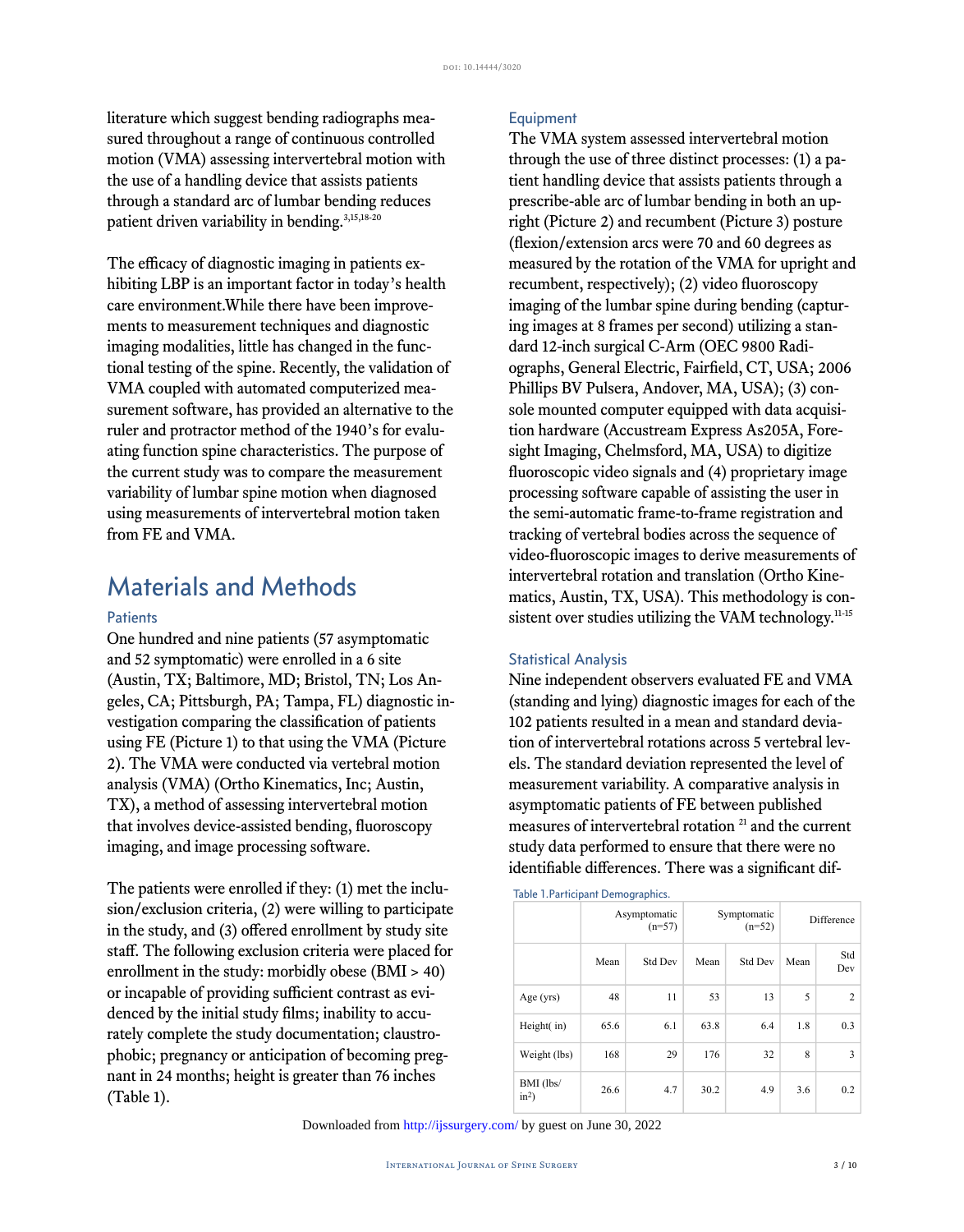ference in mean range of motion at L1-L2 and L5-S1; however there were no significant difference in the standard deviations across levels ([Table 2\)](#page-4-0).

To examine the inter-patient variability between bending modes within FE and VMA analysis of variance (ANOVA) was conducted for the dependent intervertebral rotation mean and standard deviations variables. Independent variables were evaluated using a 3 x 5 design (bending radiograghs [FE v. VMA (standing) v. VMA (lying)]) x (vertebral level [L1-L2 v. L2-L3 v. L3-L4 v. L4-L5 v. L5-S1] separately for the flexion/extension and left/right lateral bending modes across asymptomatic and symptomatic patients. We extended the analysis by stratifying patients into age and gender groups (18-35, 36-45,

46-55, 56+) within both patient groups. Furthermore, statistical and practical differences were studied using a post-hoc comparison (paired sample t-test) for a univariate comparison to determine where the differences occur. For all analyses, a significance level of p = .05 was set. Data were analyzed using SAS (SAS Institute Inc, Cary, NC).

## **Results**

Measurement variability of intervertebral rotation Analysis revealed significant measurement variability

between FE and both VMA (standing and lying). Additionally, significant measurement variability was identified between FE and both VMA positioning under flexion/extension and left/right lateral bend-

<span id="page-4-0"></span>Table 2. Inter-patient measurement variability of intervertebral rotation between standard bending radiograghs (FE) and continuous controlled bending radiograghs (VMA) in a flexion/extension bending mode. Panel A and B reports results of the asymptomatic and symptomatic study population, respectively. \*\*\*p<0.01,  $*p<0.05, *p<0.1$ .

Panel A. Columns I-III report means and standard deviations of intervertebral rotation by level in asymptomatic individuals; columns IV-V report the differences in means and standard deviations of intervertebral rotation by level.

|         |      | $[{\rm I}]$ |         |                | $[II]$  | [III]       |      |                                | [IV]    |         |                          |          | [V]      |                |
|---------|------|-------------|---------|----------------|---------|-------------|------|--------------------------------|---------|---------|--------------------------|----------|----------|----------------|
|         |      | <b>SBR</b>  |         | VMA (Standing) |         | VMA (Lying) |      | $\triangle$ SBR-VMA (Standing) |         |         | $\Delta$ SBR-VMA (Lying) |          |          |                |
| Level   | Mean |             | Std Dev | Mean           | Std Dev |             | Mean |                                | Std Dev | Mean    |                          | Std Dev  | Mean     | <b>Std Dev</b> |
| $L1-L2$ | 7.6  |             | 4.3     | 8.6            |         | 3.6         | 5.9  |                                | 2.3     | 1.0     |                          | 0.7      | $1.7**$  | $2***$         |
| $L2-L3$ | 11.2 |             | 4.8     | 10.1           |         | 3.7         | 6.8  |                                | 2.4     | 1.1     |                          | $1.1**$  | $4.4***$ | $2.4***$       |
| $L3-L4$ | 10.1 |             | 5.1     | 9.2            |         | 4.1         | 7.7  |                                | 2.6     | 0.9     |                          | $1**$    | $2.4***$ | $2.5***$       |
| $L4-L5$ | 11.9 |             | 7.1     | 8.3            |         | 4.4         | 9.1  |                                | 3.3     | $3.6**$ |                          | $2.7***$ | $2.8***$ | $3.8***$       |
| $L5-S1$ | 8.1  |             | 6.2     | 10.3           |         | 4.6         | 8.5  |                                | 4.2     | $-2.2*$ |                          | $1.6***$ | $-0.4$   | $2**$          |
| Average | 9.8  |             | 5.5     | 9.3            |         | 4.1         | 7.6  |                                | 3.0     | 0.5     |                          | $1.4**$  | $2.2***$ | $2.5***$       |

Panel B. Columns I-III report means and standard deviations of intervertebral rotation by level in symptomatic individuals; columns IV-V report the differences in means and standard deviations of intervertebral rotation by level.

|         | $[1]$ |            |      | [II]           | [III]       |         | [IV]                           |          |         | [V]                      |  |
|---------|-------|------------|------|----------------|-------------|---------|--------------------------------|----------|---------|--------------------------|--|
|         |       | <b>SBR</b> |      | VMA (Standing) | VMA (Lying) |         | $\triangle$ SBR-VMA (Standing) |          |         | $\Delta$ SBR-VMA (Lying) |  |
| Level   | Mean  | Std Dev    | Mean | Std Dev        | Mean        | Std Dev | Mean                           | Std Dev  | Mean    | Std Dev                  |  |
| $L1-L2$ | 6.7   | 4.8        | 6.4  | 3.3            | 5.4         | 2.4     | 0.3                            | $1.5**$  | $1.3*$  | $2.4***$                 |  |
| $L2-L3$ | 7.1   | 5.0        | 8.9  | 3.1            | 6.2         | 2.3     | $-1.8*$                        | $1.9***$ | 0.9     | $2.7***$                 |  |
| $L3-L4$ | 7.6   | 5.5        | 10.0 | 3.7            | 6.9         | 2.5     | $-2.4*$                        | $1.7**$  | 0.7     | $3.0***$                 |  |
| $L4-L5$ | 6.8   | 6.2        | 9.3  | 3.0            | 8.7         | 3.1     | $-2.5**$                       | $3.2***$ | $-1.9*$ | $3.1***$                 |  |
| $L5-S1$ | 7.4   | 4.7        | 3.8  | 2.1            | 7.9         | 4.3     | $3.6**$                        | $2.6***$ | $-0.5$  | 0.5                      |  |
| Average | 7.1   | 5.2        | 7.7  | 3.1            | 7.0         | 2.9     | $-0.6$                         | $2.2***$ | 0.1     | $2.3***$                 |  |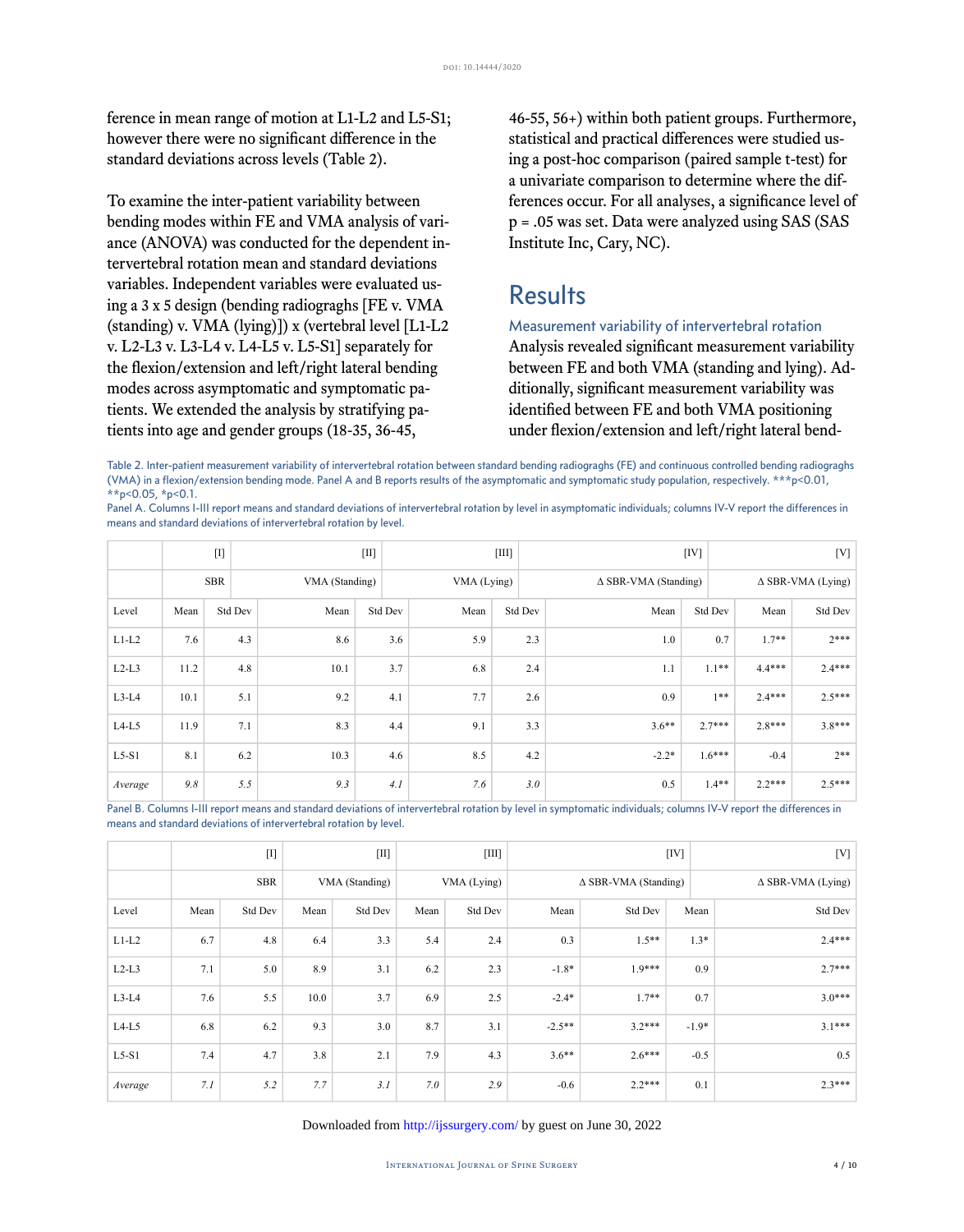ing modes. These findings are quantitatively and statistically similar across asymptomatic and symptomatic patients. [Table 2,](#page-4-0) panel A reports measurement variability of intervertebral rotation between FE and VMA in a flexion/extension bending mode and reports the differences in mean and standard deviations in intervertebral rotation. [Table 3](#page-5-0) (panel A & B) reports results between FE and VMA in a left/ right lateral bending mode.

### Percent change in inter-patient measurement variability of intervertebral rotation

[Table 4](#page-6-0) and [Table 5](#page-6-1) report the percent change in measurement variability of intervertebral rotation between FE and VMA. Table 4, panel A providesresults for asymptomatic patients and reports that for

flexion/extension bending in the standing position there is a 26% reduction in variability in VMA compared to FE. Additionally, when comparing VMA in a lying position to FE, there is a 46% reduction in variability. Similar findings are reported in panel B which reports left/right lateral bending; indicating that in a reduction in variability of 26% and 33% is seen between standing and lying VMA to FE, respectively.

[Table 5](#page-6-1), panel A provides results for symptomatic patients and reports that for flexion/extension bending in the standing position there is a 41% reduction in variability in VMA compared to FE. Additionally, when comparing VMA in a lying position to FE, there is a 44% reduction in variability. Similar find-

<span id="page-5-0"></span>Table 3. Inter-patient measurement variability of intervertebral rotation between standard bending radiograghs (FE) and continuous controlled bending radiograghs (VMA) in a left/right lateral bending mode.

Panel A and B reports results of the asymptomatic and symptomatic study population, respectively. \*\*\*p<0.01, \*\*p<0.05, \*p<0.1

Panel A. Columns I-III report means and standard deviations of intervertebral rotation by level in asymptomatic individuals; columns IV-V report the differences in means and standard deviations of intervertebral rotation by level.

|         |      | $[1] % \centering \includegraphics[width=0.9\columnwidth]{figures/fig_10.pdf} \caption{The average number of times on the left and right. The average number of times on the right.} \label{fig:fig_10.pdf}$ |         |                | $[{\rm II}]$ |             | [III] |                             |         | [IV]      |                          |          |          | [V]      |
|---------|------|--------------------------------------------------------------------------------------------------------------------------------------------------------------------------------------------------------------|---------|----------------|--------------|-------------|-------|-----------------------------|---------|-----------|--------------------------|----------|----------|----------|
|         |      | <b>SBR</b>                                                                                                                                                                                                   |         | VMA (Standing) |              | VMA (Lying) |       | $\Delta$ SBR-VMA (Standing) |         |           | $\Delta$ SBR-VMA (Lying) |          |          |          |
| Level   | Mean |                                                                                                                                                                                                              | Std Dev | Mean           | Std Dev      |             | Mean  |                             | Std Dev | Mean      |                          | Std Dev  | Mean     | Std Dev  |
| $L1-L2$ | 6.5  |                                                                                                                                                                                                              | 4.2     | 8.1            |              | 2.9         | 6.2   |                             | 2.3     | $-1.6***$ |                          | $1.3***$ | 0.3      | $1.9***$ |
| $L2-L3$ | 9.7  |                                                                                                                                                                                                              | 4.6     | 9.6            |              | 2.8         | 9.0   |                             | 2.2     | 0.1       |                          | $1.8***$ | 0.7      | $2.4***$ |
| $L3-L4$ | 10.2 |                                                                                                                                                                                                              | 4.6     | 10.1           |              | 3.2         | 9.8   |                             | 2.9     | 0.1       |                          | $1.4***$ | 0.4      | $1.7***$ |
| $L4-L5$ | 7.2  |                                                                                                                                                                                                              | 4.2     | 8.6            |              | 3.8         | 9.2   |                             | 3.2     | $-1.4**$  |                          | 0.4      | $-2***$  | $1***$   |
| $L5-S1$ | 1.9  |                                                                                                                                                                                                              | 1.6     | 3.1            |              | 1.6         | 3.8   |                             | 2.2     | $-1.2*$   |                          | 0.0      | $-1.9**$ | $-0.6$   |
| Average | 7.1  |                                                                                                                                                                                                              | 3.8     | 7.9            |              | 2.9         | 7.6   |                             | 2.6     | $-0.8$    |                          | $1.0***$ | $-0.5$   | $1.3***$ |

Panel B. Columns I-III report means and standard deviations of intervertebral rotation by level in symptomatic individuals; columns IV-V report the differences in means and standard deviations of intervertebral rotation by level.

|         | $[1]$      |         |                | [II]    | [III]       |         |                                | [IV]    |                          | [V]      |  |
|---------|------------|---------|----------------|---------|-------------|---------|--------------------------------|---------|--------------------------|----------|--|
|         | <b>SBR</b> |         | VMA (Standing) |         | VMA (Lying) |         | $\triangle$ SBR-VMA (Standing) |         | $\Delta$ SBR-VMA (Lying) |          |  |
| Level   | Mean       | Std Dev | Mean           | Std Dev | Mean        | Std Dev | Mean                           | Std Dev | Mean                     | Std Dev  |  |
| $L1-L2$ | 5.7        | 3.8     | 8.0            | 3.0     | 7.0         | 2.4     | $-2.3**$                       | $0.8*$  | $-1.3*$                  | $1.4**$  |  |
| $L2-L3$ | 7.8        | 4.1     | 9.7            | 2.8     | 8.4         | 2.7     | $-1.9*$                        | $1.3**$ | $-0.6$                   | $1.4**$  |  |
| $L3-L4$ | 9.4        | 4.7     | 10.4           | 3.2     | 9.1         | 3.1     | $-1.0$                         | $1.5**$ | 0.3                      | $1.6***$ |  |
| $L4-L5$ | 6.9        | 3.8     | 8.5            | 3.8     | 8.2         | 2.5     | $-1.6*$                        | 0.0     | $-1.3*$                  | $1.3**$  |  |
| $L5-S1$ | 2.4        | 1.3     | 2.9            | 1.4     | 3.9         | 2.8     | $-0.5$                         | $-0.1$  | $-1.5*$                  | $1.5**$  |  |
| Average | 6.4        | 3.5     | 7.9            | 2.8     | 7.3         | 2.7     | $-1.5*$                        | $0.7*$  | $-0.9$                   | $1.4**$  |  |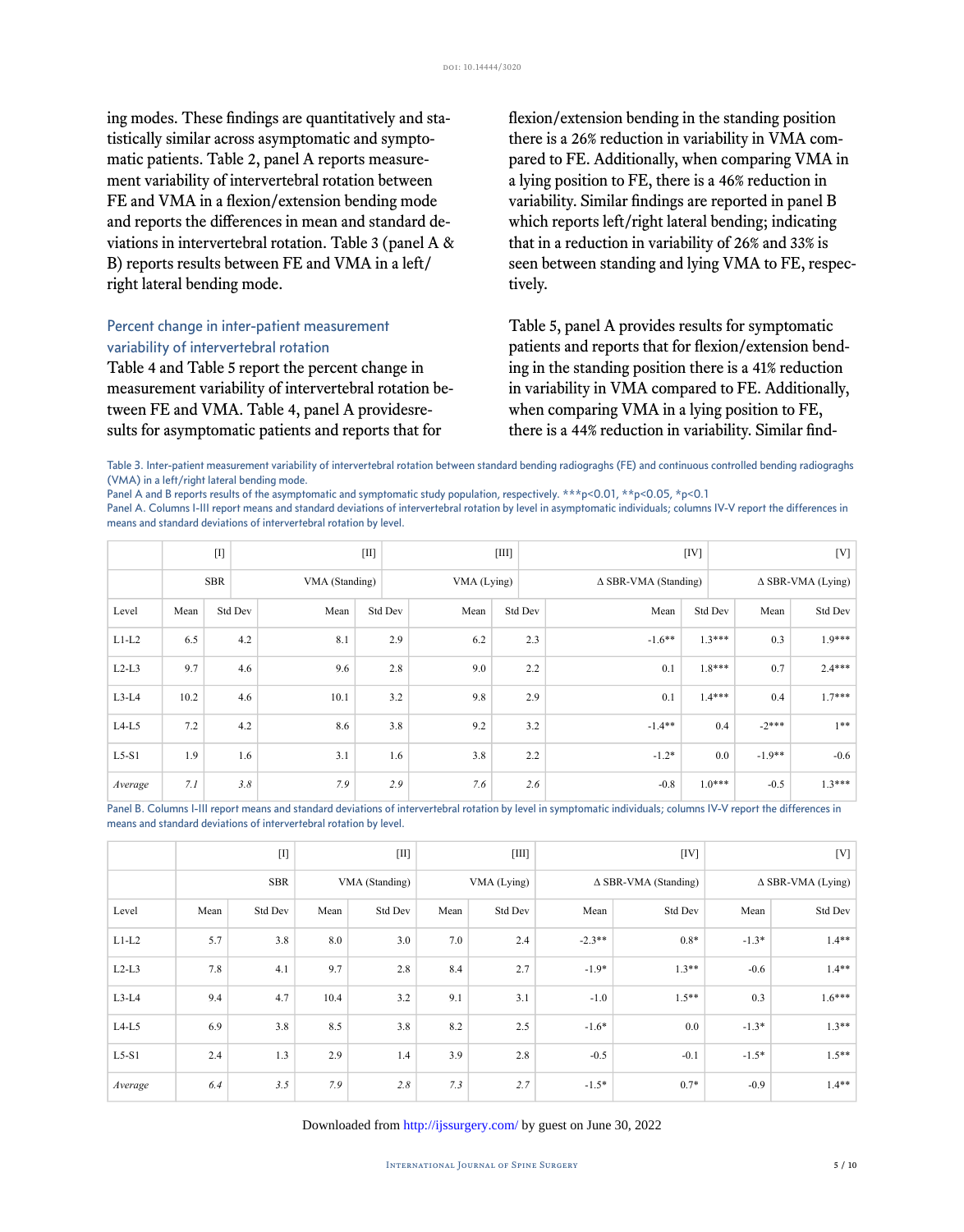ings are reported in panel B which reports left/right lateral bending; indicating that in a reduction in variability of 26% and 23% is seen between standing and lying VMA to FE, respectively.

#### Measurement variability stratified by age and gender

Figure 1, panels A-D report mobility by level across age. The current findings show significant correlations between a decrease in intervertebral rotation range of motion and age. More importantly as it relates to our analysis measurement variability is not statistically correlated to age (Figure 2, panels A-D). While not graphically presented, the results for gender are consistent with age indicate no significant correlation between gender and inter-patient variability. The aforementioned results are consistent across both standing and lying VMA under both flexion/extension and left/right lateral bending modes.

## **Discussion**

<span id="page-6-1"></span>The findings of the current study report significant

<span id="page-6-0"></span>Table 4. Percent change in inter-patient measurement variability of intervertebral rotation in asymptomatic patients between standard bending radiograghs (FE) and continuous controlled bending radiograghs (VMA). Panel A. % change in flexion/extension bending

|          |         | % Change: VMA (Standing)/SBR | % Change: VMA (Lying)/SBR |                |  |
|----------|---------|------------------------------|---------------------------|----------------|--|
| Level    | Mean    | <b>Std Dev</b>               | Mean                      | <b>Std Dev</b> |  |
| $L1-I.2$ | 13%     | $-16%$                       | $-22\%$                   | $-47%$         |  |
| $L2-I.3$ | $-10%$  | $-23%$                       | $-39%$                    | $-50\%$        |  |
| $L3-L4$  | $-9\%$  | $-20%$                       | $-24%$                    | $-49%$         |  |
| $IA-I.5$ | $-30\%$ | $-38%$                       | $-24%$                    | $-54%$         |  |
| $L5-S1$  | 27%     | $-26%$                       | $5\%$                     | $-32\%$        |  |
| Average  | $-5\%$  | $-26%$                       | $-22%$                    | $-46%$         |  |

|          |        | % Change: VMA (Standing)/SBR | % Change: VMA (Lying)/SBR |         |  |
|----------|--------|------------------------------|---------------------------|---------|--|
| Level    | Mean   | <b>Std Dev</b>               | Mean                      | Std Dev |  |
| $L1-I.2$ | 25%    | $-31\%$                      | $-5\%$                    | $-45%$  |  |
| $L2-L3$  | $-1\%$ | $-39%$                       | $-7\%$                    | $-52%$  |  |
| $L3-L4$  | $-1\%$ | $-30\%$                      | $-4\%$                    | $-37%$  |  |
| $L4-L5$  | 19%    | $-10\%$                      | 28%                       | $-24%$  |  |
| $L5-S1$  | 63%    | $0\%$                        | $100\%$                   | 38%     |  |
| Average  | 11%    | $-26%$                       | 7%                        | $-33%$  |  |

Panel B. % change in left/right lateral bending

differences in measurement variability of lumbar spine motion between FE and VMA. The impact between diagnostics for measuring the functional characteristics of a patient's lumbar segment is essential to assessing pathologies afflicting the spine. There have been two major advancements in addressing measurement variability in FE in recent years.<sup>6-14</sup> First, computer software image processing improves the precision and reliability of measurements by reducing user interaction; which likely results in less measurement variability. Secondly, the development of VMA which assesses intervertebral motion with the use of a handling device that assists patients through a standard arc of bending at a consistent rate and position. As established by the significant reduction in variability in both the standing and lying positions with VMA, the ability to accurately diagnose instability of the spine is dramatically increased.

As with any quantitative diagnostic measurement, measurement variability is a primary factor of diag-

Table 5. Percent change in inter-patient measurement variability of intervertebral rotation in symptomatic patientsbetween standard bending radiograghs (FE) and continuous controlled bending radiograghs (VMA). Panel A. % change in flexion/extension bending.

|         |        | % Change: VMA (Standing)/SBR | % Change: VMA (Lying)/SBR |                |  |  |
|---------|--------|------------------------------|---------------------------|----------------|--|--|
| Level   | Mean   | <b>Std Dev</b>               | Mean                      | <b>Std Dev</b> |  |  |
| $L1-L2$ | $-5\%$ | $-31%$                       | $-19%$                    | $-50\%$        |  |  |
| $L2-L3$ | 25%    | $-38%$                       | $-12%$                    | $-54%$         |  |  |
| $L3-L4$ | 32%    | $-31%$                       | $-9%$                     | $-54%$         |  |  |
| $L4-L5$ | 37%    | $-51\%$                      | 27%                       | $-49%$         |  |  |
| $L5-S1$ | $-49%$ | $-56%$                       | $7\%$                     | $-10%$         |  |  |
| Average | 8%     | $-41%$                       | $-1\%$                    | $-44%$         |  |  |

Panel B. % change in left/right lateral bending

|          |      | % Change: CCBR<br>(Standing)/SBR |        | % Change: CCBR<br>(Lving)/SBR |
|----------|------|----------------------------------|--------|-------------------------------|
| Level    | Mean | <b>Std Dev</b>                   | Mean   | <b>Std Dev</b>                |
| $L1-I.2$ | 40%  | $-21%$                           | 23%    | $-36%$                        |
| $L2-I.3$ | 25%  | $-31%$                           | 8%     | $-34%$                        |
| $L3-L4$  | 11%  | $-33%$                           | $-3\%$ | $-35%$                        |
| $L4-L5$  | 23%  | $-1\%$                           | 19%    | $-35%$                        |
| $L5-S1$  | 21%  | $5\%$                            | 62%    | 116%                          |
| Average  | 23%  | $-20%$                           | 14%    | $-24%$                        |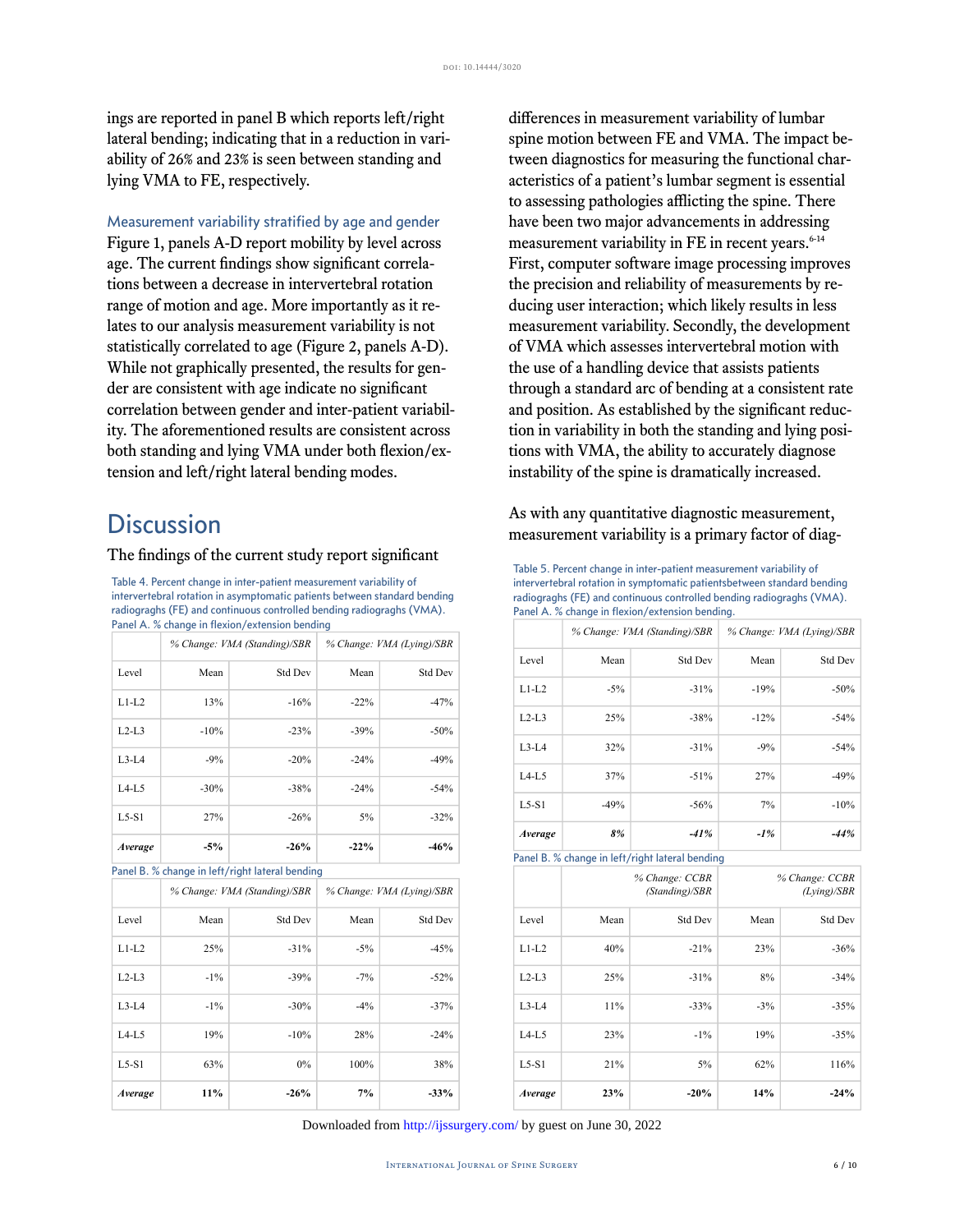nostic value in to distinguishing between the various types of patient conditions.<sup>21</sup> As such, it would be plausible to infer measurement variability is the antagonist of effective diagnosis, as an increase in the measurement variability, there would be a decrease in the effectiveness of the resulting diagnosis. When we consider the current standard of care conducting functional testing of the spine involves capturing FE as the patient bends at a self-selected rate and position, the images captured introduces variability (by definition) because patients bend in a highly variable way. As expected, the resulting measurements taken from the FE images are highly variable, both within patients over time, and between patients.

Today's method for conducting functional testing of the spine has been widely incorporated in clinical evaluation of spine pathologies and low back pain for nearly 75 years.<sup>3</sup> Interestingly though, given the significant advancements in functional testing protocols in other organ systems (i.e. cardiovascular), little has changed in the modalities for functional evaluation of the spine.<sup>2,3</sup> Given the incomplete and/or ineffective imaging data, the clinician is often limited in making a definitive diagnosis.

In evaluating results of normative intervertebral motion across multiple diagnostic sites, we identified an average inter-subject variability (average SD across all levels at each site) of intervertebral motion across several studies. Pearcy and Tibrewal (1984), Boden et al (1989), and Frobin et al (1996) reported intervertebral angles for different populations studied at each respective investigational site. In aggregate their findings resulted in approximate SD of 5.2 degree of motion. Our analysis and findings made a direct comparison of intervertebral motion in the study population to that of the aggregate population, which resulted in no significant differences in measurement variability across vertebral levels.<sup> $22-24$ </sup> These findings would suggest the current study population is a representative patient population to previously evaluated populations.

As the cause of LBP is often unclear and up to 85% of patients with low back pain cannot be given a definitive diagnosis, epidemiological evidence would suggest diagnostic inefficiencies.1,2 Our study quantified

the measurement variability between FE and VMA (standing and lying) for both asymptomatic and symptomatic patients. The findings showed a significant difference in measurement variability between FE and VMA (standing and lying) across levels and in aggregate. Measurement variability was significant greater at each level and in aggregate in FE compared to VMA in both standing and lying positions. The findings were quantitative and statistically similar for flexion/extension and lateral (left/right) bending modes. Additionally, the findings were consistent across FE and VMA in patients (symptomatic and asymptomatic); with no difference seen across patients in VMA. These findings are compelling as a means to suggest the integration of VMA as a functional evaluation modality reduces measurement variability in functional spine evaluations. Moreover, this reduction in measurement variability could be seen as an opportunity to move towards addressing the inefficiencies in functional spine diagnostics.

Spinal instability is the most common primary diagnosis for fusion.<sup>21</sup> There are approximately 4 million FE per year ordered in US, as the primary diagnostic tool for detecting spinal instability. Our results indicate that there are significant differences in measurement variability between the "standard of care" FE and VMA. The current results report a reduction in measurement variability between 20% and 46% depending on the patient (symptomatic and asymptomatic) and bending mode. This increased measurement variability presents the potential for diagnostic inefficiencies. Measurement variability can result in increased rates of inconclusiveness, increased rates of misclassifications in diagnostic outcomes; which presents challenges to the clinician relying on the imaging results for a definitive diagnosis. FE are ubiquitous today because it provides important information and until recent developments in VMA there have been few alternatives. The findings of the current study provide evidence that VMA can play a role in addressing the inefficiencies in the current standard of care FE.

Measurement variability in diagnostic imaging is obviously not a singular influence challenging clinician during diagnosis around low back pain. Patient specific demographics (age, gender, anthropometry,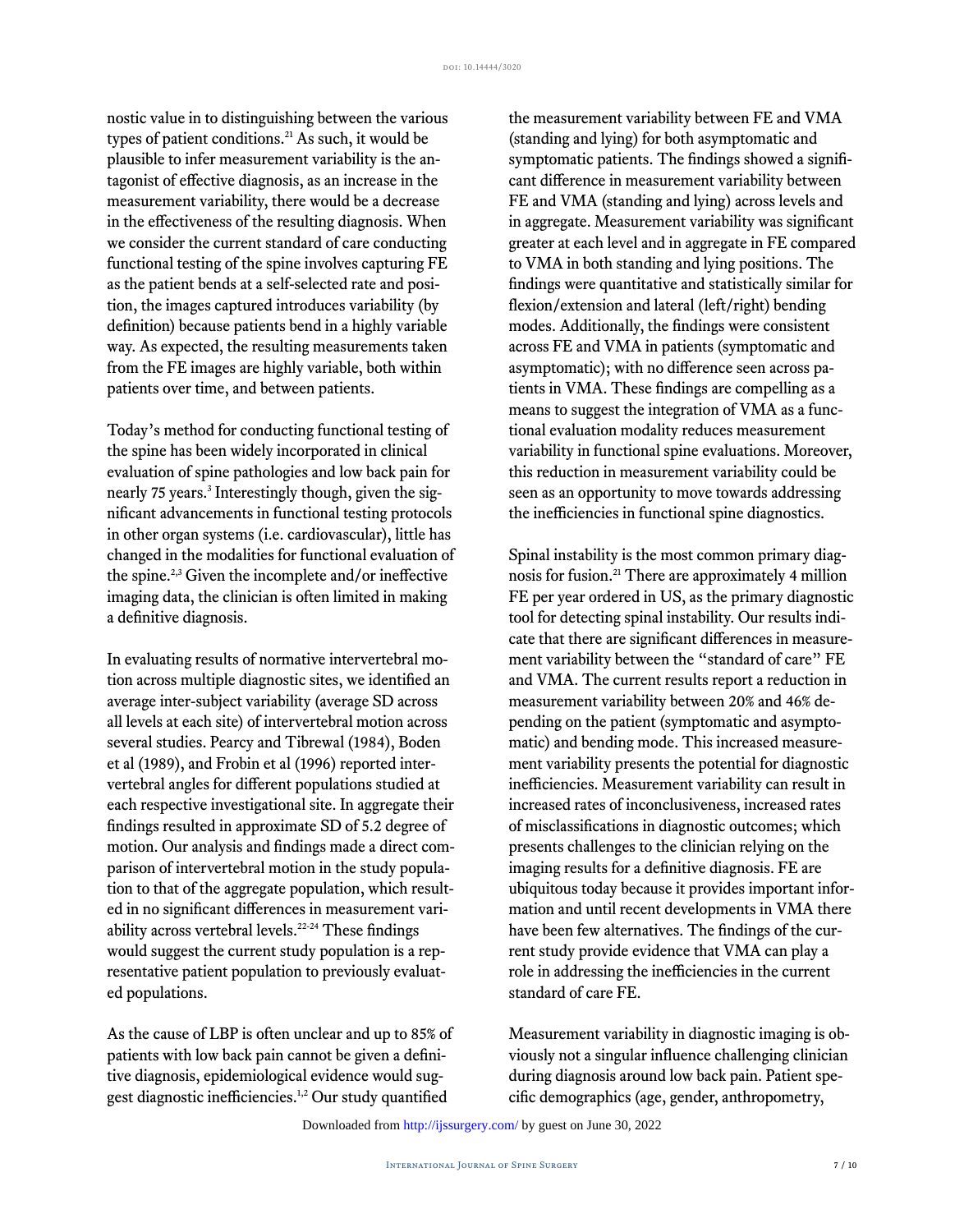etc.), health history, and other may contribute to the presentation of low back pain. Although in many studies, LBP were more commonly reported in women than in men, $^{25,26}$  this was not always the case in other studies or in the same studies when different definitions of pain were used.<sup>27</sup> The same confusion exists in relation to age. Low back pain has been noted to increase with age, $27$  while others have suggested no change over time.<sup>25</sup> In other cases it was found to peak in the middle years,<sup>27</sup> and in yet others to remain the same across all ages or to diminish with age.<sup>25</sup> Our results indicated range of motion, as measured in VMA decreased with age. Moreover while mobility decreased with age, measurement variability was consistent over time suggesting measurement variability is unrelated to age. This finding was consistent with gender as well showing no statistical difference between males and females when spine motion was measured in VMA.

To draw an analogy to another discipline, the ability to characterize a patients' endocrine system function, namely the robustness of mineralization and subsequently bone metabolism, has made DEXA (Dual Energy Xray Absorptiometry) ubiquitous. Bone mineral density is widely understood to decrease with age and exhibit differences in gender and race. As a criterion of assessment for DEXA, the World Health Organization and others utilize the Tscores and Z-scores to categorize patients based on age stratification from normal to severely osteoporotic. This dynamic categorization based on a functional DEXA exam provides clinicians a definitive and direct comparison of individuals in evaluating treatment options. Given the standardized methodology employed in DEXA studies and consistency in the imaging techniques, clinicians have a reliable test to incorporate across a wide spectrum of populations that provides age appropriate results with consistent outcomes. The spine clinician does not enjoy a functional comparative test and diagnostic outcome to make such population based comparisons from accurate age matched measurements in addressing nonspecific back pain or lumbar instability. The VMA provide much the same diagnostic consistency as the DEXA which could result in the population of a similar normative database over time.

## **Conclusion**

Standard bending radiographs are widely considered the current standard of care for detecting lumbar instability and diagnosis the factors associated with LBP. However, inherent to the protocol for FE, there is increased measurement variability when relying on the diagnostic imaging for diagnosis. This measurement variability was reduced when including VMA into the continuum of care as a diagnostic modality. For intervertebral motion measurement variability was consistently higher in FE than VMA for both symptomatic and asymptomatic patients, across bending modes (flexion/extension and lateral bending), and in standing and lying positions. These findings suggest that the use of the VMA would result in an overall net benefit to patients receiving definitive diagnoses for instability based on intervertebral rotation.

## References

1. Cyress, B. Characteristics of physician visits for back symptoms: A national perspective. American Journal of Public Health 1986; 73: 49-53

2. Finch, P. Spinal pain- An Australian perspective. Proceedings of the 13th World Congress of the International Federation of Physical Medicine and Rehabilitation 1999, Washington DC, 243-246.

3. [Knutsson F. The instability associated with disc](http://dx.doi.org/10.3109/00016924409136488) [degeneration in the lumbar spine. Acta Radiology](http://dx.doi.org/10.3109/00016924409136488) [1944; 25: 593-608.](http://dx.doi.org/10.3109/00016924409136488)

4. [Panjabi M, Chang D, Dvorak J. An analysis of er](http://dx.doi.org/10.1097/00007632-199202000-00014)[rors in kinematics parameters associated with in vivo](http://dx.doi.org/10.1097/00007632-199202000-00014) [functional radiographs. Spine 1992](http://dx.doi.org/10.1097/00007632-199202000-00014)*;* 17: 200-205.

5. [Dvorak J, Panjabi M, Noventoy J, Chang D, Grob](http://dx.doi.org/10.1097/00007632-199108000-00014) [D. Clinical validation of functional flexion-extension](http://dx.doi.org/10.1097/00007632-199108000-00014) [roentgenograms of the lumbar spine. Spine 1991](http://dx.doi.org/10.1097/00007632-199108000-00014)*;* 16: [943-950.](http://dx.doi.org/10.1097/00007632-199108000-00014)

6. [Diab K, Sevastik J, Hedlund R, et al. Accuracy](http://dx.doi.org/10.1007/bf00301037) [and applicability of measurement of the scoliotic an](http://dx.doi.org/10.1007/bf00301037)[gle at the frontal plane by Cobb's method, by Fergu](http://dx.doi.org/10.1007/bf00301037)[son's method and by a new method. Eur Spine J](http://dx.doi.org/10.1007/bf00301037) [1995;4:291-295.](http://dx.doi.org/10.1007/bf00301037)

7. [De Carvalho A, Vialle R, Thomsen L, et al. Relia](http://dx.doi.org/10.1007/s00586-007-0437-4)[bility analysis for manual measurement of coronal](http://dx.doi.org/10.1007/s00586-007-0437-4) [plane deformity in adolescent scoliosis. Are 30 x 90](http://dx.doi.org/10.1007/s00586-007-0437-4)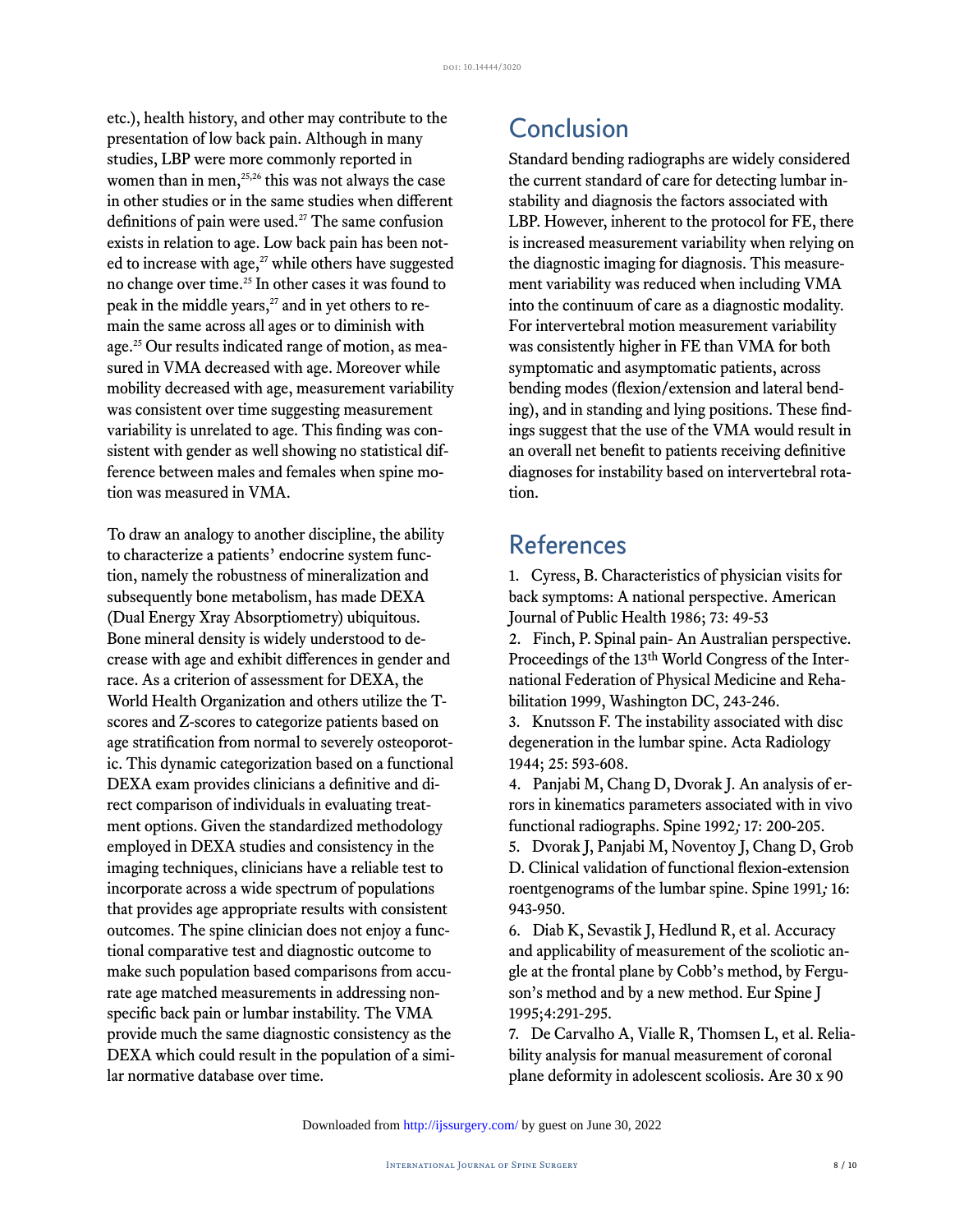[cm plain films better than digitized small films? Eur](http://dx.doi.org/10.1007/s00586-007-0437-4) [Spine J 2007;16:1615-1620.](http://dx.doi.org/10.1007/s00586-007-0437-4)

8. [Tanure M, Pinheiro A, Oliveira A. Reliability as](http://dx.doi.org/10.1016/j.spinee.2010.02.020)[sessment of Cobb angle measurements using manual](http://dx.doi.org/10.1016/j.spinee.2010.02.020) [and digital methods. Spine J 2010; 10:769-774.](http://dx.doi.org/10.1016/j.spinee.2010.02.020)

9. [Cheung J, Wever D, Veldhuizen A, et al. The re](http://dx.doi.org/10.1007/s00586-001-0381-7)[liability of quantitative analysis on digital images of](http://dx.doi.org/10.1007/s00586-001-0381-7) [the scoliotic spine. Eur Spine J 2002; 11:535-542.](http://dx.doi.org/10.1007/s00586-001-0381-7) 10. [Stokes IAF, Aronsson DD. Computer-assisted](http://dx.doi.org/10.1097/01.brs.0000203708.49972.ab)

[algorithms improve reliability of King classification](http://dx.doi.org/10.1097/01.brs.0000203708.49972.ab) [and Cobb angle measurement of scoliosis. Spine](http://dx.doi.org/10.1097/01.brs.0000203708.49972.ab) [2006;31:665-670.](http://dx.doi.org/10.1097/01.brs.0000203708.49972.ab)

11. [Gstoettner M, Sekyra K, Walochnik N, et al. In](http://dx.doi.org/10.1007/s00586-007-0401-3)[ter- and intraobserver reliability assessment of the](http://dx.doi.org/10.1007/s00586-007-0401-3) [Cobb angle: manual versus digital measurement](http://dx.doi.org/10.1007/s00586-007-0401-3) [tools. Eur Spine J 2007;16:1587-1592.](http://dx.doi.org/10.1007/s00586-007-0401-3)

12. [Shea KG, Stevens PM, Nelson M, et al. A com](http://dx.doi.org/10.1097/00007632-199803010-00007)[parison of manual versus computer-assisted radi](http://dx.doi.org/10.1097/00007632-199803010-00007)[ographic measurement: intraobserver measurement](http://dx.doi.org/10.1097/00007632-199803010-00007) [variability for Cobb angles. Spine 1998;23:551-555.](http://dx.doi.org/10.1097/00007632-199803010-00007)

13. Carman DL, Browne RH, Birch JG. Measurement of scoliosis and kyphosis radiographs: intraobserver and interobserver variation. J Bone Jt Surg Am 1990;72:328-333.

14. [Mok JM, Berven SH, Diab M, et al. Compari](http://dx.doi.org/10.1097/brs.0b013e318166aa8d)[son of observer variation in conventional and three](http://dx.doi.org/10.1097/brs.0b013e318166aa8d) [digital radiographic methods used in the evaluation](http://dx.doi.org/10.1097/brs.0b013e318166aa8d) [of patients with adolescent idiopathic scoliosis. Spine](http://dx.doi.org/10.1097/brs.0b013e318166aa8d) [2008;33:681-686.](http://dx.doi.org/10.1097/brs.0b013e318166aa8d)

15. [Davis, R, Lee, D, Wade, C, Cheng, B. Measure](http://dx.doi.org/10.14444/2036)[ment performance of a computer assisted vertebral](http://dx.doi.org/10.14444/2036) [motion analysis system. International Journal of](http://dx.doi.org/10.14444/2036) [Spine Surgery, August, 2015.](http://dx.doi.org/10.14444/2036)

16. [Panjabi M, Chang D, Dvorak J. An analysis of](http://dx.doi.org/10.1097/00007632-199202000-00014) [errors in kinematics parameters associated with in vi](http://dx.doi.org/10.1097/00007632-199202000-00014)[vo functional radiographs. Spine 1992](http://dx.doi.org/10.1097/00007632-199202000-00014)*;* 17: 200-205.

17. [Dvorak J, Panjabi M, Noventoy J, Chang D,](http://dx.doi.org/10.1097/00007632-199108000-00014) [Grob D. Clinical validation of functional flexion](http://dx.doi.org/10.1097/00007632-199108000-00014)[extension roentgenograms of the lumbar spine. Spine](http://dx.doi.org/10.1097/00007632-199108000-00014) 1991*;* [16: 943-950.](http://dx.doi.org/10.1097/00007632-199108000-00014)

18. Breen A. A digital processing method for spine kinematics-preliminary studies. Clinical Biomechanics 1989; 3: 5-10.

19. Breen A, Muggleton J, Mellor F. An objective spinal motion imaging assessment (OSMIA): Reliability, accuracy and exposure data. BMC Musculoskeletal Disorders 2006*;* 7: 1-10.

20. [Muggleton J, Kondracki M, Allen R. Spinal fu](http://dx.doi.org/10.1097/00002517-200006000-00002)[sion for lumbar instability: Does it have a scientific](http://dx.doi.org/10.1097/00002517-200006000-00002) basis*?* [J Spinal Dis 2000](http://dx.doi.org/10.1097/00002517-200006000-00002)*;* 13: 200–204.

21. [Pearcy M, Tibrewal S. Axial rotation and lateral](http://dx.doi.org/10.1097/00007632-198409000-00008) [bending in the normal lumbar Spine measured by](http://dx.doi.org/10.1097/00007632-198409000-00008) [three-dimensional radiography. Spine1984;](http://dx.doi.org/10.1097/00007632-198409000-00008) [9:547-661.](http://dx.doi.org/10.1097/00007632-198409000-00008)

22. [Boden S, Goodenough D, Stockham C, Jacobs](http://dx.doi.org/10.1007/bf03168013) [E. Precise measurement of vertebral bone density us](http://dx.doi.org/10.1007/bf03168013)[ing computed tomography without the use of an ex](http://dx.doi.org/10.1007/bf03168013)[ternal reference phantom.Journal of Digital Imag](http://dx.doi.org/10.1007/bf03168013)[ing 1989; 2:31-38.](http://dx.doi.org/10.1007/bf03168013)

23. [Frobin W, Brinckmann P, Leivseth G, Bigge](http://dx.doi.org/10.1016/s0268-0033(96)00039-3)[mann M, Reikerås O. Precision measurement of seg](http://dx.doi.org/10.1016/s0268-0033(96)00039-3)[mental motion from flexion-extension radiographs of](http://dx.doi.org/10.1016/s0268-0033(96)00039-3) [the lumbar spine. Clinical Biomechanics 1996:](http://dx.doi.org/10.1016/s0268-0033(96)00039-3) [11:457–465.](http://dx.doi.org/10.1016/s0268-0033(96)00039-3)

24. [Hartvigsen J, Frederiksen H, Christensen](http://dx.doi.org/10.1007/s00586-005-0983-6) [K.Back and neck pain inseniors – prevalence and im](http://dx.doi.org/10.1007/s00586-005-0983-6)[pact. Eur Spine J2006;15:802-6.](http://dx.doi.org/10.1007/s00586-005-0983-6)

25. [Hartvigsen J, Christensen K, Frederiksen](http://dx.doi.org/10.1097/01.brs.0000099394.18994.2f) [H.Back and neck pain exhibit many common features](http://dx.doi.org/10.1097/01.brs.0000099394.18994.2f) [in old age: A population based study of 4,486 Danish](http://dx.doi.org/10.1097/01.brs.0000099394.18994.2f) [twins 70–102 years of age. Spine2004;29:576-80.](http://dx.doi.org/10.1097/01.brs.0000099394.18994.2f)

26. [Andersson H, Ejlertsson G, Leden I, Rosenberg](http://dx.doi.org/10.1097/00002508-199309000-00004) [C.Chronic pain in a geographically defined general](http://dx.doi.org/10.1097/00002508-199309000-00004) [population: studies of differences in age, gender, so](http://dx.doi.org/10.1097/00002508-199309000-00004)[cial class, and pain localization. The Clinical Journal](http://dx.doi.org/10.1097/00002508-199309000-00004) [of Pain1993;9:174-82.](http://dx.doi.org/10.1097/00002508-199309000-00004)

27. [Bovim G, Schrader H, Sand T. Neck pain in the](http://dx.doi.org/10.1097/00007632-199406000-00001) [general population.](http://dx.doi.org/10.1097/00007632-199406000-00001) *Spine* 1994;19:1307-9.

# Disclosures & COI

Cheng is on the Scientific Advisory Board of Ortho Kinematics. Davis is consultant for Zimmer Biomet, LDR, and Paradigm Spine. Lee is a consultant to and is on the Advisory Board of Ortho Kinematics. Lorio is a consultant for Choice Spine, owner of IP in Transformer Spine, has options in Ortho kinematics, and has acted as Principal Investigator in studies for Globus. Protsko is on the Scientific Advisory Board of Ortho Kinematics. Wade is a consultant to Ortho Kinematics.

# Corresponding Author

Chip Wade, Ph.D, Auburn University, Department